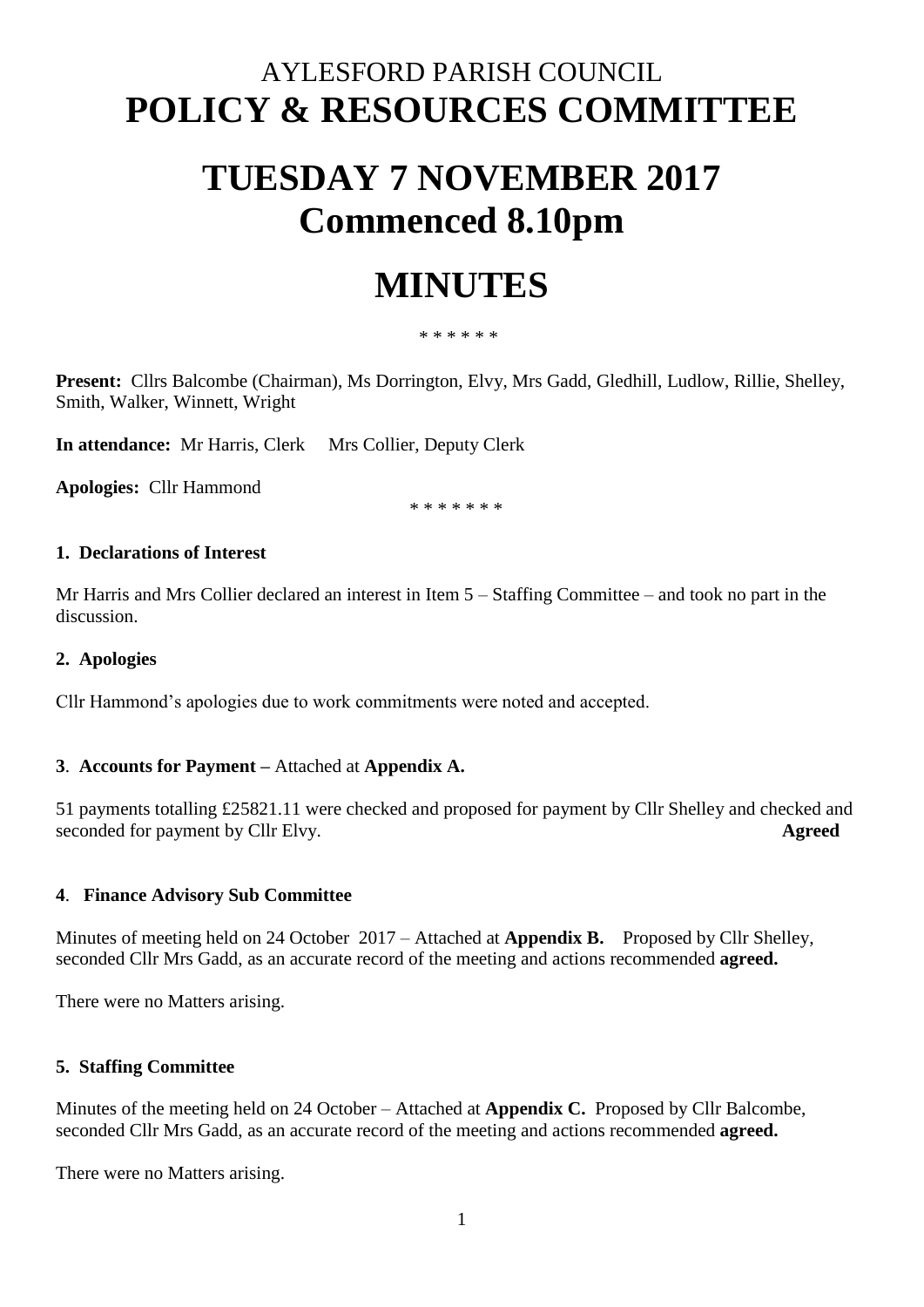#### **6. Law and Order** – No report to this meeting.

#### **7**. **Rugby Club/Netball League**

Request for use of Ferryfield as car park on 19 November. **Agreed. Clerk**

### **8. Flood Defences –** No report to this meeting.

#### **9. Council Vacancies**

9.1 - 3 Aylesford South vacancies

9.2 - 6 month attendance rule – 3 councillors affected.

Mrs Brooks (BBH) – The Clerk reported that Mrs Brooks has resigned from the Council. Her resignation will be reported to TMBC. **Clerk** 

Mrs Phibbs (Eccles) – Last meeting attended since 25 April 2017, last apologies received 9 May 2017. No responses received despite Clerk's attempt to contact her. It was therefore **agreed** that unless Mrs Phibbs makes contact with the Clerk by 9 November she will be deemed to have resigned from the Council under the non attendance 6 month rule and be reported to TMBC accordingly.

Cllr Hammond (Aylesford South) – Last meeting attended 23 May 2017 but a number of apologies have been received due to TMBC meetings, work commitments and ill health. Members **agreed** to accept these apologies and not to implement the non attendance 6 month rule.

#### 9.3 – Overall Councillor Numbers

In view of the number of vacancies now held by the Parish Council, the Clerk was asked to research with TMBC whether it would be appropriate to formally reduce the number of Aylesford Parish Councillors and the procedure for doing so. **Clerk**

#### **10. Parish Office**

10.1 - New telephone system installed.

10.2 – Office layout. The Clerk asked Members to consider a change over of rooms between the committee room and the main office. With more space in the existing main office this could allow for more seated places around the table for meetings. The current committee room can only seat a maximum of 16 around the tables.

Members considered this but **agreed** the existing committee room would not provide such a good working environment for the office staff during the 5 day working week. The committee room is only in use approximately  $2 - 3$  evenings a month for councillors and rarely are more than 16 seats required. It was therefore **agreed** that the office layout should remain the same.

10.3 – New flooring proposals and decorating. The Clerk requested that Members consider upgrading the flooring in the office building.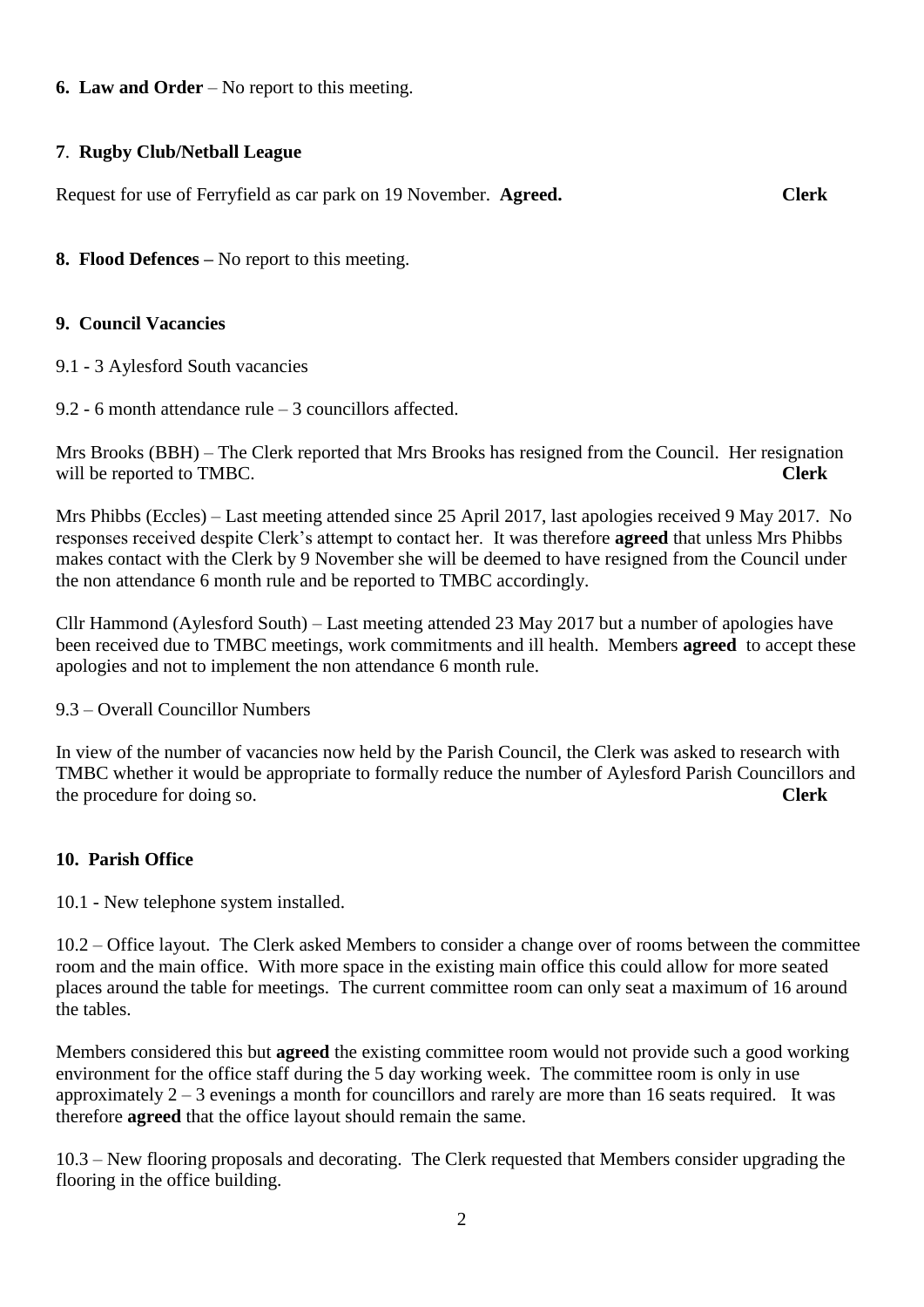The entrance hall and maintenance staff flooring areas are in particularly poor condition and vinyl flooring in these areas has been costed at £1477.

New carpet for the main office, Clerk's office and committee room has been costed at £1944.

Members **agreed** the vinyl flooring cost and authorised this work at a cost of £1477. **Clerk**

In view of the committee room not becoming the main office, Members **agreed** that new carpet should only be provided for the existing main office and the Clerk's office at a cost of £1102. **Clerk**

All rooms to be decorated (in-house) beforehand. **Agreed.**

10.4 – Committee room furniture. Replacement of the committee room tables and chairs was **agreed** to replace existing broken tables and to maximise seating capacity and co-ordinate chairs. Expected costings would be no more than £1200.

10.5 – Funding for above office improvements. Clerk discussed with Members the underspends in the Village Hall Grants and Micro Grants budget headings. Members **agreed** that the office improvement costs should be taken from the underspent Micro Grants budget.

After further discussion it was **agreed** that in future underspend roll overs for individual Village Hall Grants and Councillor Micro Grants will be capped at £2000 and £200 respectively. Added to each new financial year allocation this will mean the maximum amount in individual Village Hall Grants and Micro Grants at the beginning of each financial year will be £4000 and £400 respectively. Any other underspends from these Grants will be reallocated to special projects.

## **11. KALC Meetings**

11.1 – Meeting held on 12 October. Cllr Shelley attended and gave the report attached at **Appendix D** to this minutes.

Next meetings are 18 November – AGM and general meeting 4 January 2018. Cllr Shelley to attend.

## **12. TMBC/ Parish Partnership Panel Meetings**

PPP - Next meeting 16 November. Cllr Shelley to attend.

#### **13. Dog Walking Guide**

Cllr Rillie introduced a summary document from Kent Countryside Access Forum and a Dog Walking Guide produced for the Elham area (available in the Parish Office). The Guide includes advice on dogs in the countryside generally and information on suitable local dog exercise areas and has been developed by KCAF as a pilot for a wider scheme to cover the whole of Kent. Statutory bodies etc are encouraged to use the Elham guide as a model for their own area and situation.

Members considered the proposal but felt that the existing Aylesford Community Trails leaflet gave sufficient local walks information and the cost of producing another leaflet based around ' just dogs' would not present good value for money.